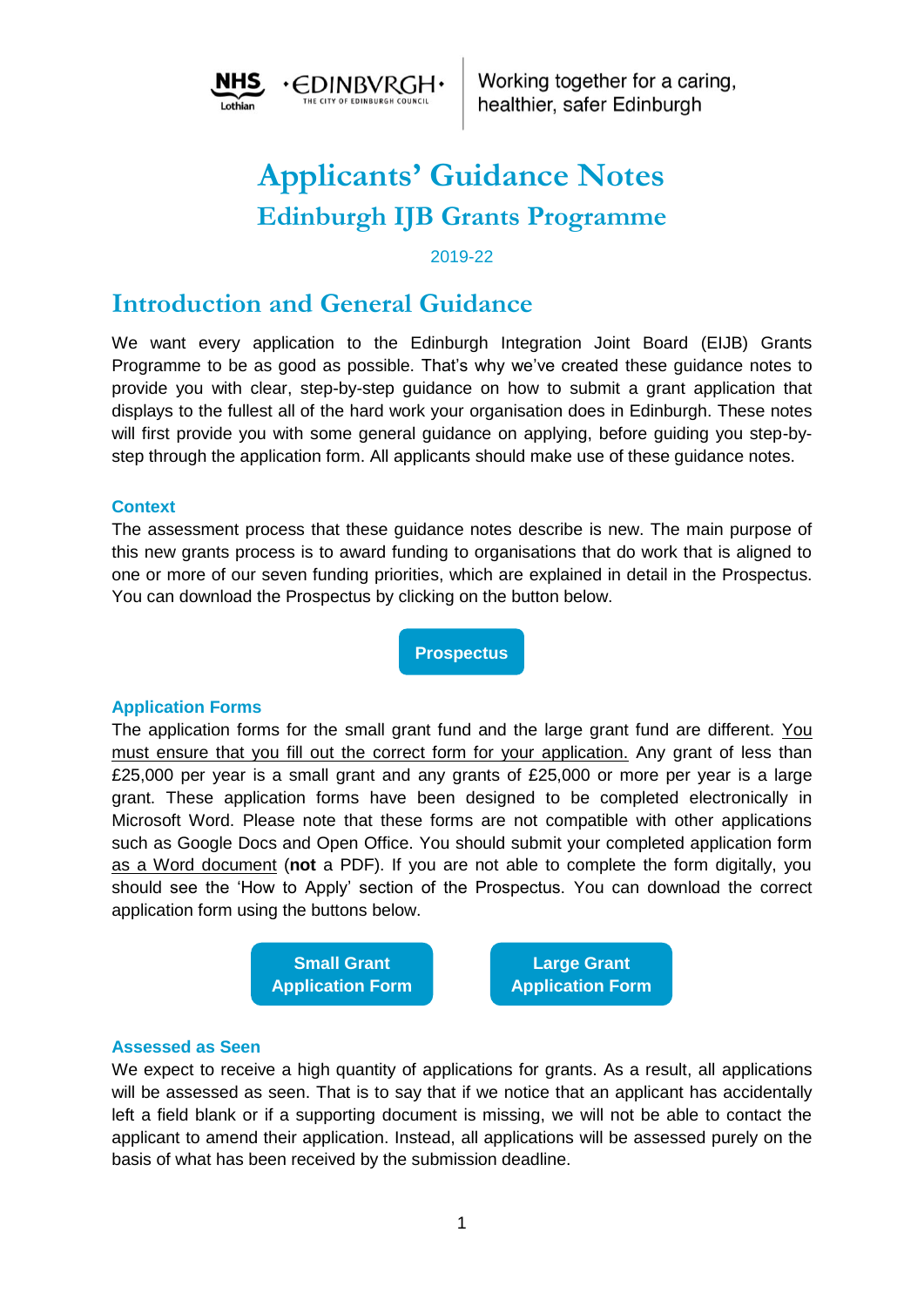#### **Be Specific**

Our assessors will be actively seeking to give your application credit for what you have said, but they can only give credit for things that have been explicitly and clearly stated. If a response is ambiguous or vague, the response must be assessed purely on the basis of what *has* been said, not what was left unsaid or merely implied. For this reason, it's important that you give us as much specific detail as possible and that you also provide us with evidence wherever we request it.

#### **What counts as evidence?**

You should try to provide as much evidence as you can, but what we expect you to provide will vary according to the size of your organisation and the size of the grant you are applying for. If your organisation is applying for a larger grant, we will expect to see significant levels of evidence to support your application, preferably supported by data that demonstrates the need for and impact of the activity or service you are proposing to deliver.

By contrast, if your organisation is applying for a smaller grant, you would not be expected to provide us with professional statistical analysis or anything of that sort. Instead, we would expect to see evidence such as a detailed explanation of what you do, the number of service users you have or relevant service user testimonies. All of this counts as evidence.

#### **Repetition**

Our assessors can only give you credit for a point you have made or a piece of evidence you have provided once. It is therefore advisable for applicants to avoid repetition in order to ensure you make the best use of the word limit.

#### **Multiple Applications**

Applicants are only permitted to apply to **either** the small grant fund **or** the large grant fund. Applicants can only submit **one** application to the small grant fund. Applicants are permitted to submit multiple applications to the large grant fund, but only on the condition that each application is for a different discrete service. Consortiums may only submit one application per discrete service, regardless of whether the application is made as a consortium member or as a separate organisation.

Applicants who are planning to make multiple applications for discrete but similar service areas are strongly advised to combine them into a single application. A combined application for a large grant is more likely to comprehensively address the needs of service users and is more likely to be successful.

#### **The Seven Funding Priorities**

Although applicants are only asked about the seven funding priorities once (in question B5), your application will not be considered if what you are proposing to deliver does not sufficiently address at least one of the funding priorities. Applying for funding for activities or services that do not address at least one of the priorities will also have a negative impact on your score for question B5, as explained later in the 'Step-by-Step Guidance' section.

#### **Incomplete Applications**

Your application will not be considered if an entire section of the application form has been left blank or if the declaration in Part E has not been fully completed by an authorised signatory. We may still consider your application if there are sections that have only been partially completed, although leaving questions blank is inadvisable.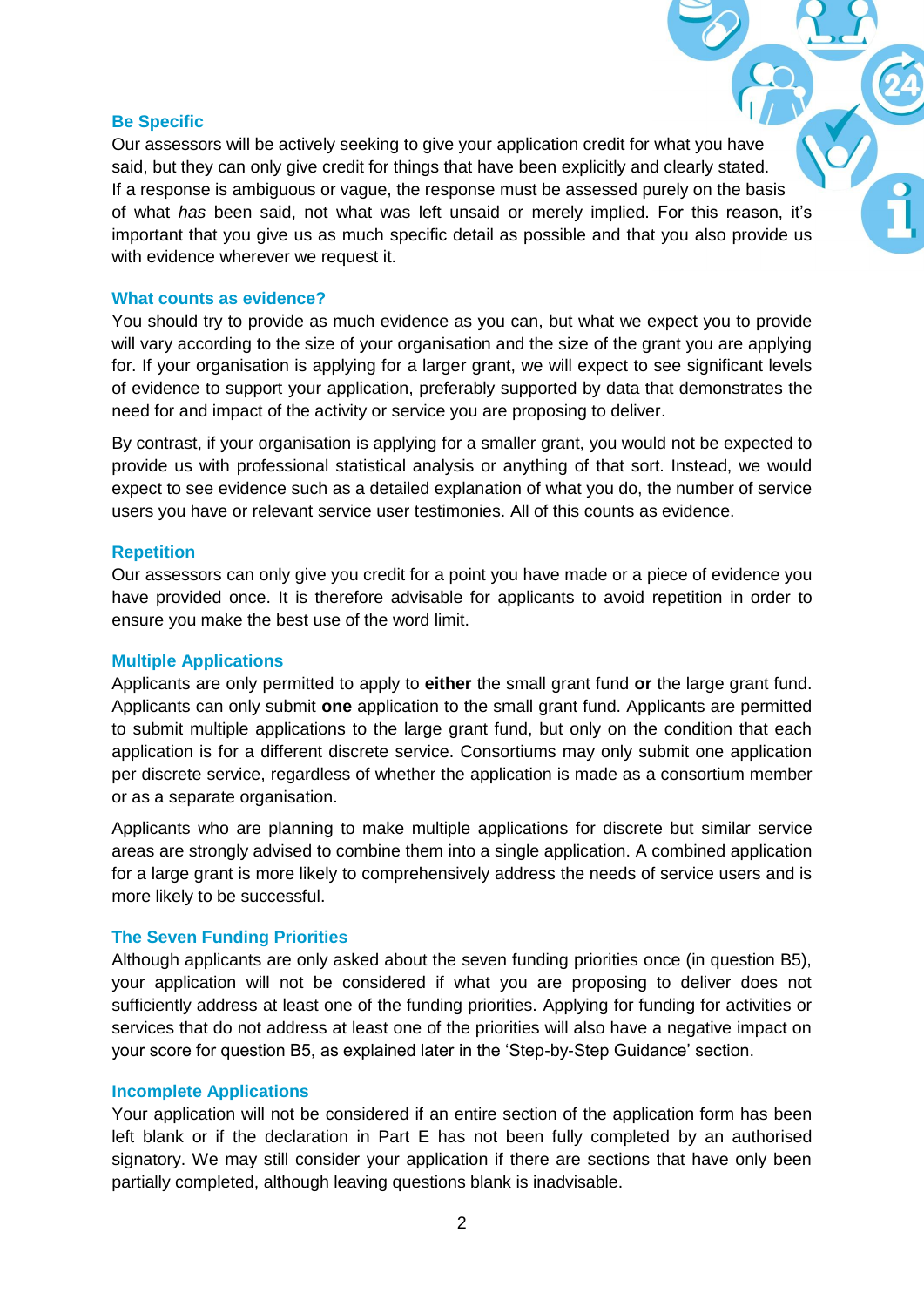## **Digital Applications**

We encourage all applicants to complete the application form digitally, in Microsoft Word. Please note that the application forms are not compatible with other applications such as Google Docs and Open Office and may not on mobile phones or tablets. Make sure you save regularly. The application form must be submitted as a Microsoft Word document, **not** a PDF. No PDF submissions will be considered.

**Typing:** To insert your responses into the digital application form, click on the field where you would like to type. The grey text, which usually says something like 'Click here to enter text.' will then be highlighted. You can then just start typing – the grey text will disappear and be replaced by whatever you type.

**Running out of space for text:** If you run out of space when completing the form, keep typing and a new page will automatically be inserted for you, but do not exceed the word limit.

**Word limits:** You can see how many words you have typed in response to a question by highlighting the whole of your response. The number of words you have highlighted will be visible at the bottom left of your screen, in the format 'Words: [no. of words highlighted] / [no. of words in the whole document]'.

**Running out of space in a table:** Some questions include tables, into which you may need to insert more rows. You can find instructions telling you how to insert more rows into a table at the bottom of the table in question B5.

**Digital signatures:** You must digitally sign the form in Part E before you submit it. The digital signing process is just a couple of steps, and you can find guidance on how to complete it on the very last page of the application form, after the declaration page.

**Further guidance online:** You can find further guidance on a number of topics online, including guidance that is specifically tailored to your version of Microsoft Word:

- You can find information about how to use the word count feature [here.](https://support.office.com/en-us/article/show-word-count-3c9e6a11-a04d-43b4-977c-563a0e0d5da3)
- You can find guidance on how to digitally sign your application [here.](https://support.office.com/en-us/article/add-or-remove-a-digital-signature-in-office-files-70d26dc9-be10-46f1-8efa-719c8b3f1a2d#__toc311526846) (Remember to double-click on the signature box rather than right-clicking.)
- You can find instructions on how to remove your digital signature [here.](https://support.office.com/en-us/article/add-or-remove-a-digital-signature-in-office-files-70d26dc9-be10-46f1-8efa-719c8b3f1a2d#__toc311526847)
- You can find guidance on how to insert further rows into a table [here.](https://support.office.com/en-us/article/add-a-cell-row-or-column-to-a-table-b030ef77-f219-4998-868b-ba85534867f1#bm2)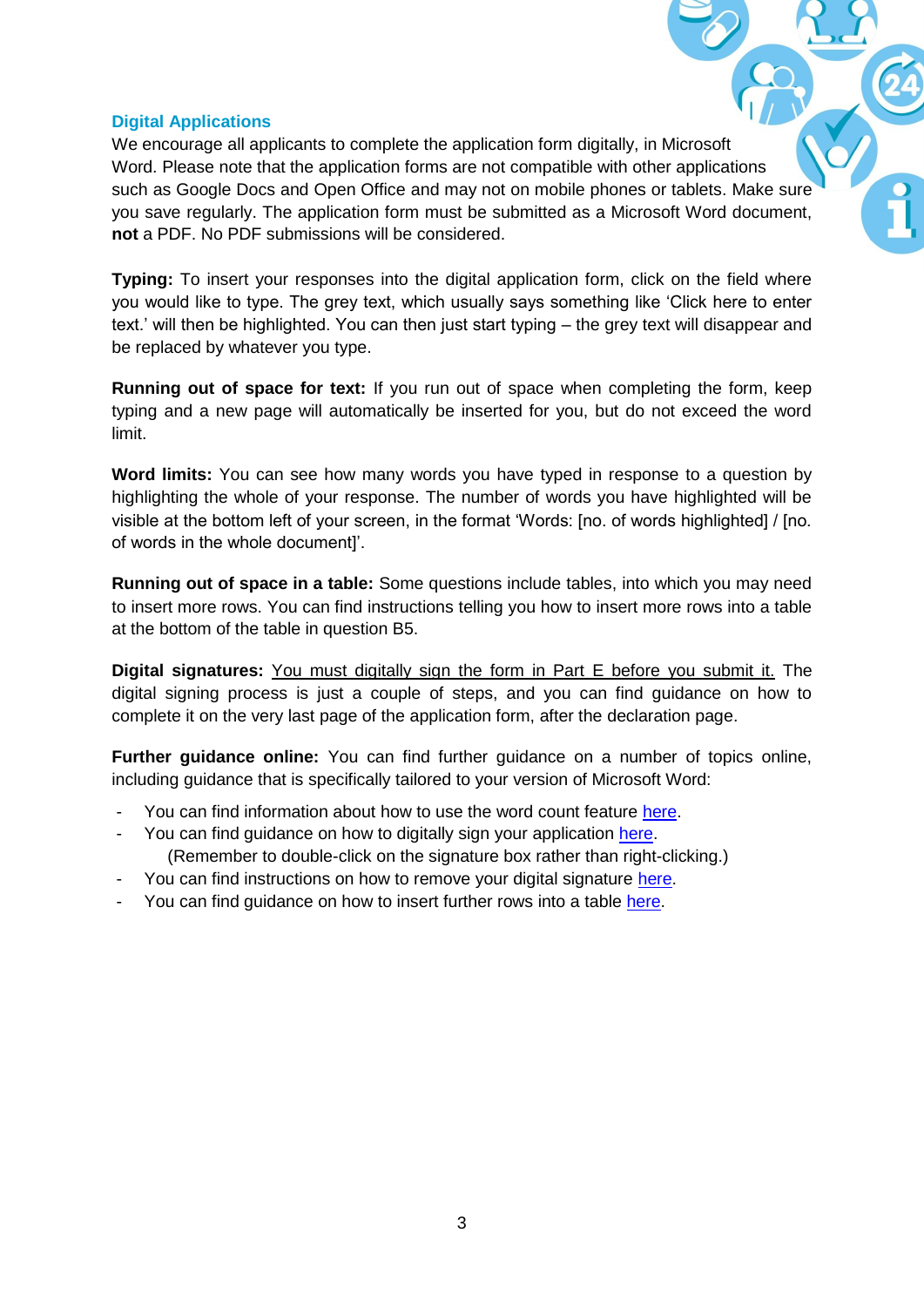## **The Application Form at a Glance**

The application form has five parts. The structure of the form is briefly summarised belo

## **Part A – Organisation Details**

This is simply an information-gathering section of the form, which requests details such as your organisation's name, your proposal title, your organisation's address and how many applications you have submitted.

#### **Part B – Your Proposal**

This is the part of the form that gives you the opportunity to tell the assessor in detail about the activity or service you are proposing to deliver, why it is needed, the impact it has and so on. There are six questions in this section requiring written responses. Word limits apply to all questions except B5. Step-by-step guidance on how to complete this section is provided later in these guidance notes.

### **Part C – Your Costs and Finances**

This section asks you to provide details about the cost of your proposal. It is in this section of the form you will state the total grant that you are applying for and for how many years. Bear in mind that the amount that you decide to apply for in this section will either be granted in full or declined in full, although we do reserve the right to offer partial funding in exceptional circumstances.

#### **Part D – Service User Profile**

This section asks for information about who your service users are so that we can understand some specifics about who would benefit from your proposal.

#### **Part E - Declaration**

An authorised signatory of your organisation should use this section to affirm that the details provided in the form are accurate.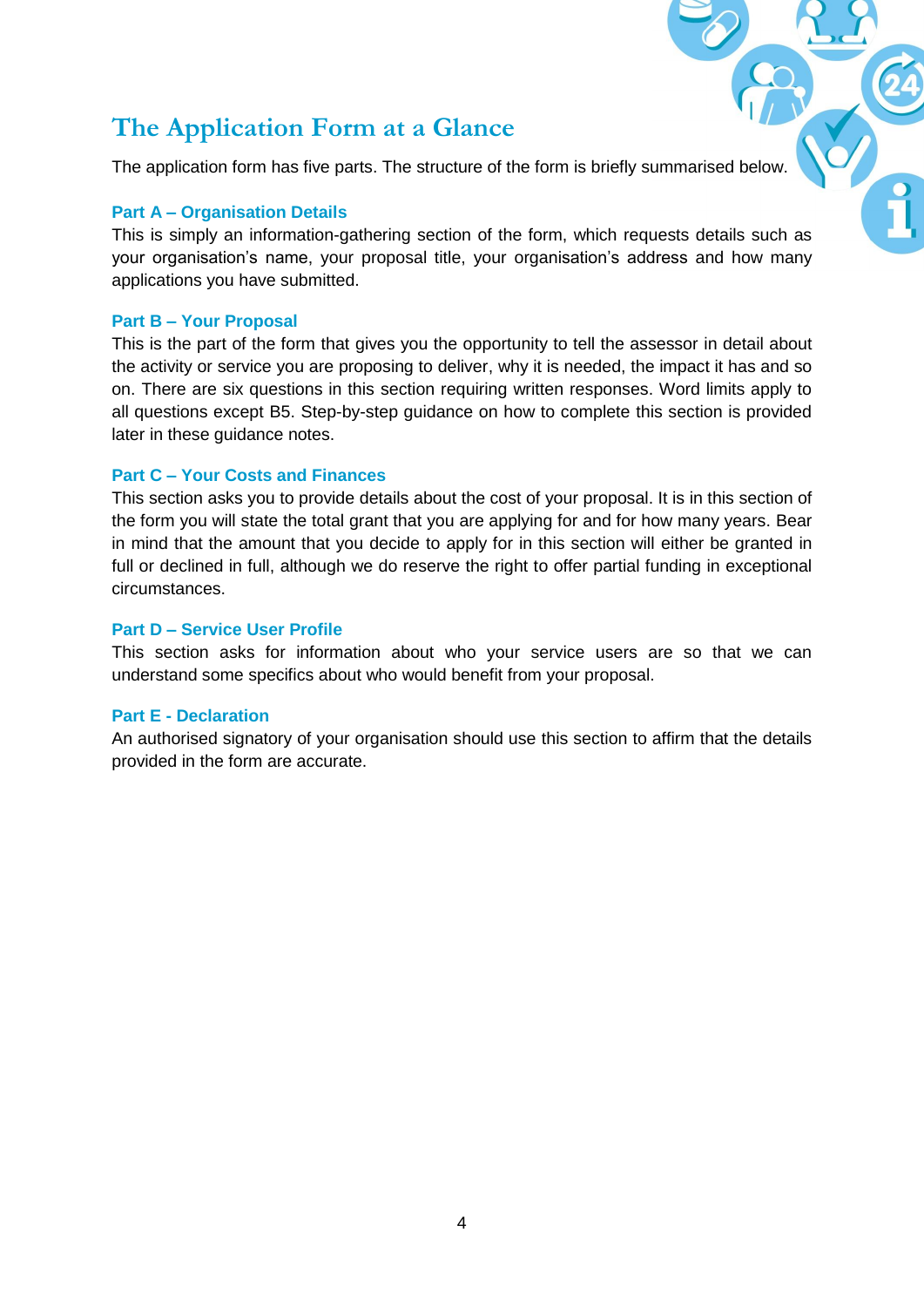# **Step-by-Step Guidance: Part A – Organisation Details**

In this section, you are asked to provide some key details about your organisation.

#### **Organisation Contact Details**

If your organisation is legally registered, please provide your organisation's name as it is legally registered and the address of the registered office.

#### **Proposal Details**

Give the name of your proposal, the total amount of grant you are requesting per year, and a brief 50 word summary. This section is here so that we can easily identify your application. The summary doesn't have to include everything – just remind us of the key details.

#### **For Large Grant Applications Only**

**Please list all other large grant applications your organisation or consortium is submitting.** 

You should list the details of all other applications that your organisation has made or is going to make to the EIJB large grant fund. If you are applying to the large grant fund, you must not apply to the small grant fund. Every application you make must be for a different discrete service.

**Consortiums:** If your organisation is a part of a consortium but you are submitting this application on behalf of your own organisation, you should **not** include applications made on behalf of your consortium. However, if you are submitting this application on behalf of a consortium, you should only include applications submitted on behalf of the consortium and **not** applications made under the name of your own individual organisation. Consortiums will be treated as a separate organisation. Consortiums as a whole may only submit one application per discrete service to the large grant fund, whether applying as a member organisation or as the consortium.

#### **Nominated Contact in the Organisation**

Here, you should provide the name and contact details of a nominated contact. This person (who may be yourself) must be a part of your organisation, e.g. an employee or a volunteer, and they must know all the details about your organisation's application.

#### **Organisational Governance**

**Registered charities/companies:** If your organisation is legally registered, then write 'registered charity', 'registered company' or 'registered charity and registered company' here, as appropriate.

**All other organisations:** If your organisation is not a registered charity or company, then it must be constituted to be eligible for a grant. Your organisation is constituted if it has any one or more of the following, or similar: a set of rules; a governing document; a constitution; a memorandum and articles; or a statement of aims. If your organisation is not a registered charity or company, you should use this question to tell us which of these documents, or similar, your organisation has. Any documents that you list here must be available *on request*, but you should not append them to your application unless we ask you to do so.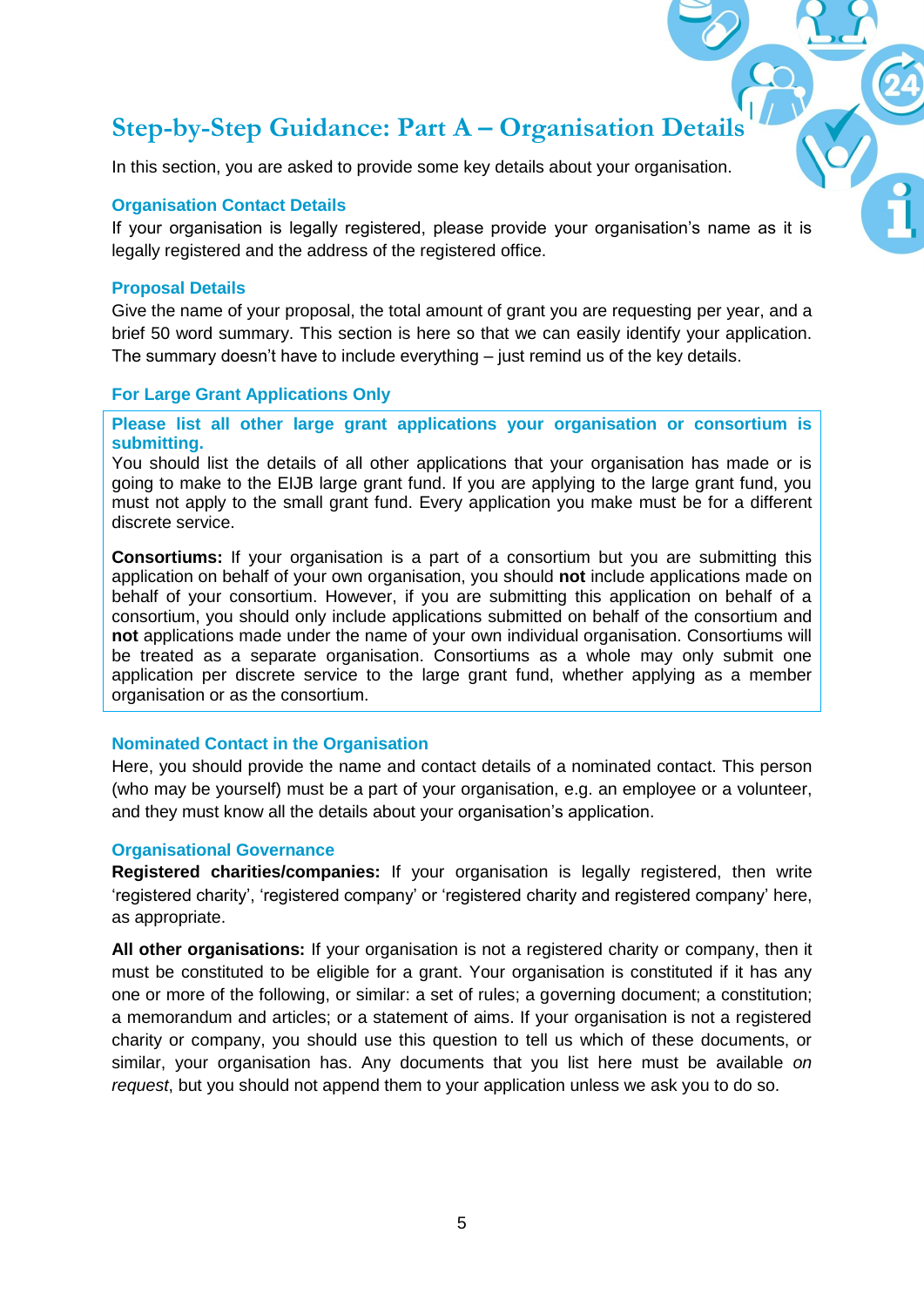#### **Registration Numbers**

**Registered charities/companies:** If your organisation is registered as a charity or company, please provide the relevant registration number here. If your organisation is registered both as a charity and as a company, you must provide both registration numbers.

**All other organisations:** If your organisation is not a registered charity or company, then you can just leave these two questions blank.

#### **Is this application being submitted on behalf of a consortium?** (please tick)

Please indicate 'Yes' or 'No'. If your organisation is a member of a consortium, but this application is being submitted on behalf of your individual organisation and not on behalf of your consortium, then you should tick 'No'. If your organisation is not a part of a consortium, you should tick 'No'.

Please note the rules surrounding consortiums and multiple applications provided on the application form.

P.T.O.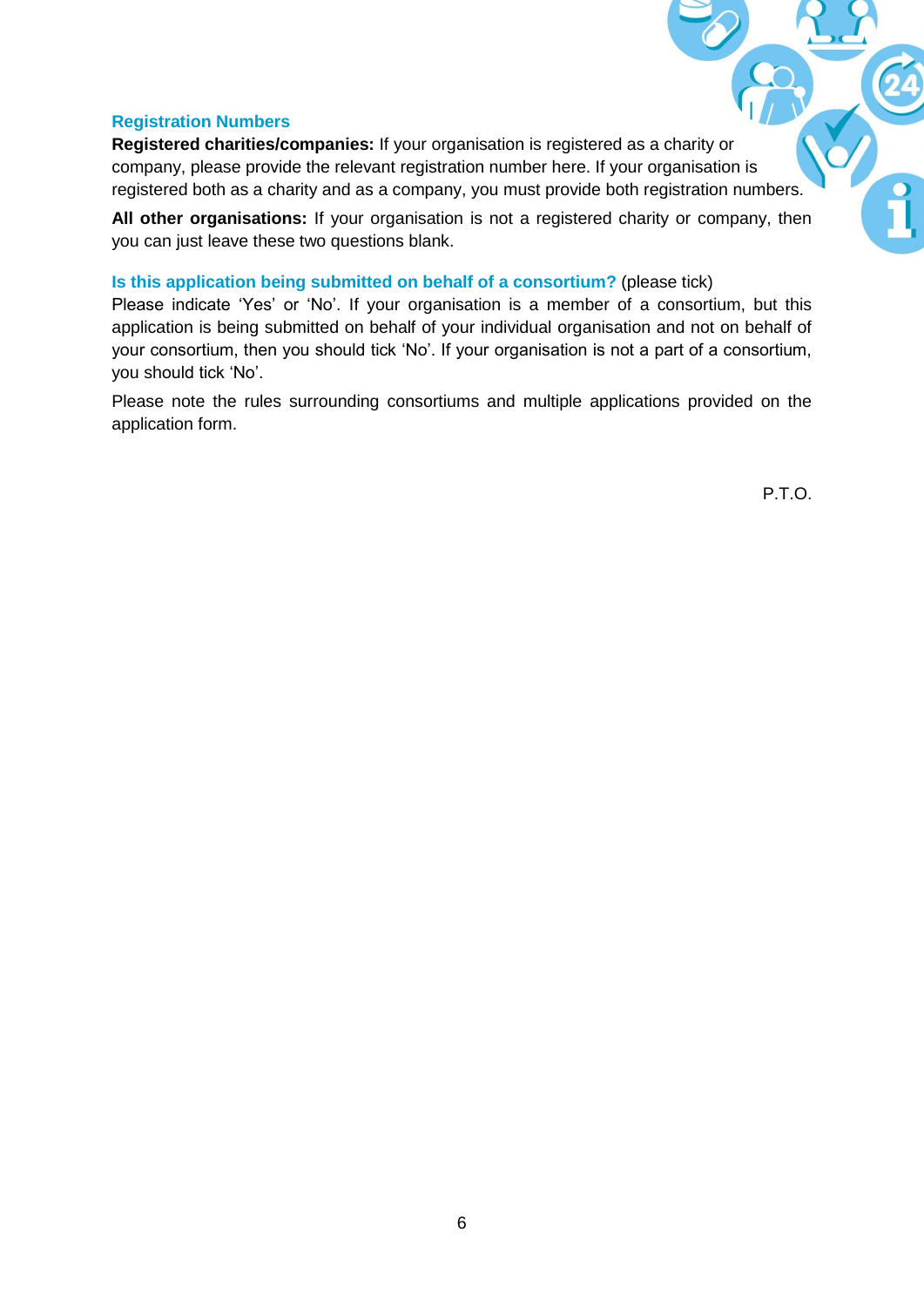# **Step-by-Step Guidance: Part B – Your Proposal**

## **General Guidance for Part B: Word Limits**

Responses to questions in Part B of the application form must keep to specific word limits, as below. Your word limits will depend on the size of the grant that your organisation is applying for. To ensure fairness, whenever a response exceeds the word limit, everything after the limit will be ignored by the assessor. For example, if the word limit is 500 words and the response provided is 583 words, words 501-583 will not be read by the assessor and will be deleted, even if they contain relevant information.

| <b>Question</b>                    | <b>Small Grant Fund</b><br>(less than $£25,000$<br>per year) | <b>Large Grant Fund</b><br>(£25,000 or more<br>per year) |
|------------------------------------|--------------------------------------------------------------|----------------------------------------------------------|
| B1: Proposal summary               | 250                                                          | 750                                                      |
| B2: Continuous improvement         | 250                                                          | 750                                                      |
| B3: Need for service               | 500                                                          | 1,000                                                    |
| B4: Collaborative working          | 250                                                          | 500                                                      |
| B5: Outputs, impact, strategic fit |                                                              |                                                          |
| <b>B6: Successful delivery</b>     | 500                                                          | 1,000                                                    |

## **General Guidance for Part B: Question Weightings**

Part B questions are **not** weighted equally. The marks available for each are set out below. In the pie chart on the right, the whole pie represents the total number of marks available for Part B. It is important to note that, because more marks are available for some questions than others, the overall score is influenced more by some questions than others.

| <b>Question</b> | <b>Marks</b><br><b>Available</b> | <b>Percentage</b><br>of Total |
|-----------------|----------------------------------|-------------------------------|
| <b>B1</b>       | 0                                | 0%                            |
| <b>B2</b>       | 40                               | 10%                           |
| B <sub>3</sub>  | 100                              | 25%                           |
| <b>B4</b>       | 40                               | 10%                           |
| B <sub>5</sub>  | 120                              | 30%                           |
| B <sub>6</sub>  | 100                              | 25%                           |
| <b>TOTAL</b>    | 400                              | 100%                          |

**Example** If an applicant received the following marks:

 $B2 = 38$ ;  $B3 = 94$ ;  $B4 = 39$ ;  $B5 = 12$ ;  $B6 = 97$ .

Then they would receive a total score of **280** for Part B (70% of the 400 marks available). Although the applicant gained over 90% of the available marks for each of B2, B3, B4 and B6, the low score of 12/120 for B5 reduced their final score significantly, because it accounts for 30% of the total score.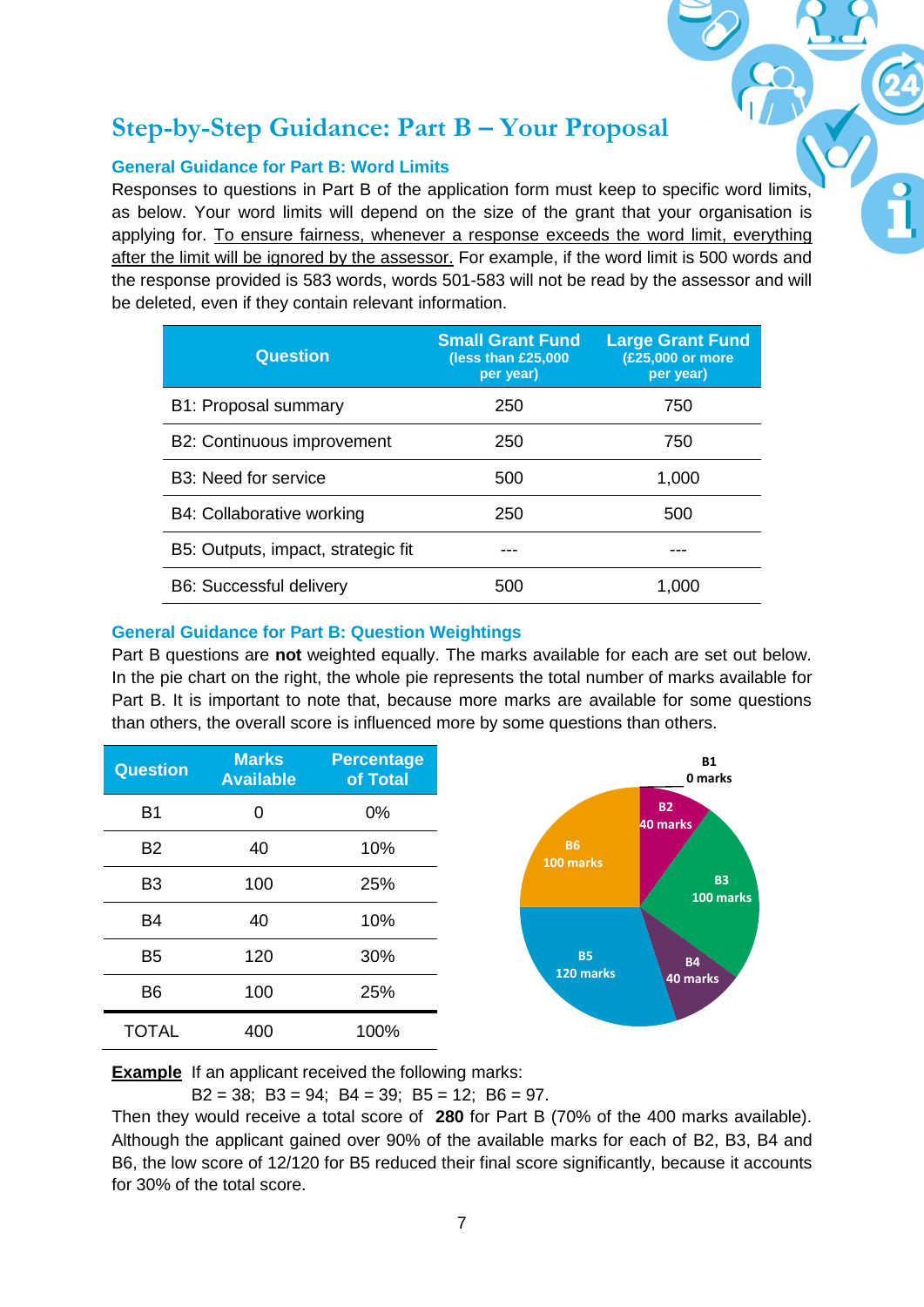#### **B1 – Tell us about your proposal (no marks)**

Tell us some of the key details about what you are proposing to deliver and how it will work to prevent poor health and wellbeing outcomes.

This question is not formally assessed and will not influence the final mark you receive for Part B of the application form. Nonetheless, this is an important opportunity for you to describe your project so that the assessors have all the context they need to understand your answers to the next five questions.

It's a good idea to read through the rest of the questions in Part B before writing your answer. That way, you can avoid writing things that you'll only end up repeating in subsequent questions.

## **B2 – Tell us how you will evidence continuous improvement and how your proposal relates to known best practice (40 marks)**

Tell us about:

- what you will do to ensure that the activity or service you are proposing to deliver will continuously improve as your organisation gains knowledge, and
- how your organisation learns from best practice have you learnt from similar organisations or adopted tried and tested methods?

This question is asking you to explain how you will make sure that the service or activity you provide will get better as time goes on, and there are **two** specific things we are looking for, as listed in the bullet points above. We want to hear: (1) about what you will put in place to make sure that your organisation gets better as it gains knowledge based on its own experiences, and also (2) about how your organisation will learn from other organisations and incorporate what is already known to work well (i.e. best practice) into its own practice. Good answers will address both of these two points.

The assessing officer will use the following scale to score your response. This question is scored out of 40 marks.

| <b>Marks</b> | <b>Criteria</b>                                                                                                                                                                                                                                                                                       |
|--------------|-------------------------------------------------------------------------------------------------------------------------------------------------------------------------------------------------------------------------------------------------------------------------------------------------------|
| $0 - 10$     | Very little or no explanation of assurance of continuous improvement. Very little<br>or no knowledge of relevant best practice displayed.                                                                                                                                                             |
| $11 - 20$    | An explanation of how the organisation will ensure that it continuously improves<br>is provided, but the explanation generally lacks detail. Knowledge of relevant<br>best practice is displayed, but there is little or no explanation of how the<br>organisation will learn from best practice.     |
| $21 - 30$    | A clear explanation of how the organisation will ensure that it continuously<br>improves is provided, with an adequate amount of detail in most places. Good<br>knowledge of relevant best practice is displayed, with some explanation of how<br>the organisation will learn from best practice.     |
| $31 - 40$    | A clear explanation of how the organisation will ensure that it continuously<br>improves is provided, with a good amount of detail throughout. Strong<br>knowledge of relevant best practice is displayed with a good, detailed<br>explanation of how the organisation will learn from best practice. |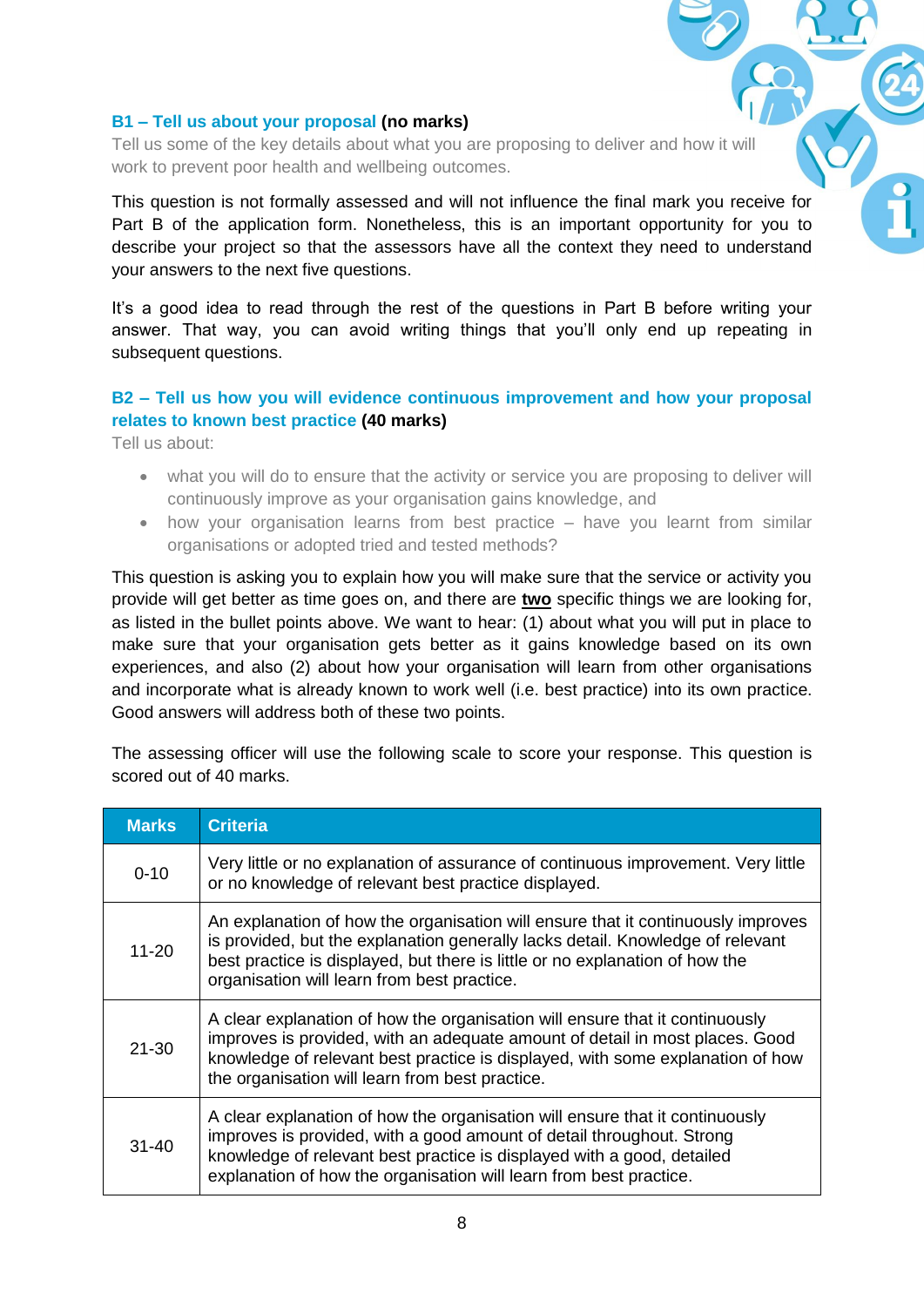### **B3 – Tell us why this project is needed (100 marks)**

Tell us about:

- the demand for what you are proposing to deliver
- the gaps that your proposal will fill
- whether or not this will duplicate or complement an existing provision, and
- connections your organisation has with the community you're proposing to serve.

This question is primarily asking you to explain why what you are proposing to deliver is needed. There are **four** specific things we are looking for, as listed in the bullet points above. Good responses will address all **four** of these points.

It's very important in this question that you: (1) explain clearly why your project is needed with reference to the **four** bullet points above, and (2) give evidence to support those explanations if you can. Some examples of how you might use evidence to support your points are given below. (These are excerpts, not complete answers.)

#### EXAMPLE (for a small grant application):

"The number of people using our service demonstrates that there is a need for it. Over the last year, ten of our service users accessed our service every month. We provided our service to over 50 people in the last year..."

#### EXAMPLE (for a large grant application):

"The survey that we conducted demonstrates the demand for our proposal. Out of the 100 people we surveyed, 92% of respondents indicated that they would be 'likely' or 'very likely' to use the service we are proposing to deliver. 85% of respondents indicated that they were not aware of a similar service in their local area..."

Please provide as much relevant detail as possible. Providing high-quality information will benefit your application. The assessing officer will use the following scale to score your response. This question is scored out of 100 marks.

| <b>Marks</b> | <b>Criteria</b>                                                                                                                                                                                                                                                                              |
|--------------|----------------------------------------------------------------------------------------------------------------------------------------------------------------------------------------------------------------------------------------------------------------------------------------------|
| $0 - 20$     | Very little or no explanation of why the project is needed. Very little or no<br>evidence provided in support.                                                                                                                                                                               |
| $21 - 40$    | An explanation of demand/need is provided, but it generally lacks detail. Little or<br>no evidence in support.                                                                                                                                                                               |
| 41-60        | Some explanation of demand/need is provided, with some relevant evidence.<br>There may be some explanation of at least one of the following: the gaps that<br>will be filled, how duplication will be avoided and connections to the community.                                              |
| 61-80        | A good explanation of demand/need is provided with a good amount of relevant<br>supporting evidence. The response includes good explanation of at least two of<br>the following, with some evidence: gaps that will be filled, avoidance of<br>duplication, connections with the community.  |
| 81-100       | A strong explanation of demand/need is provided along with strong relevant<br>evidence. There is also a strong explanation of at least three of the following<br>with good evidence for at least two: gaps that will be filled, avoidance of<br>duplication, connections with the community. |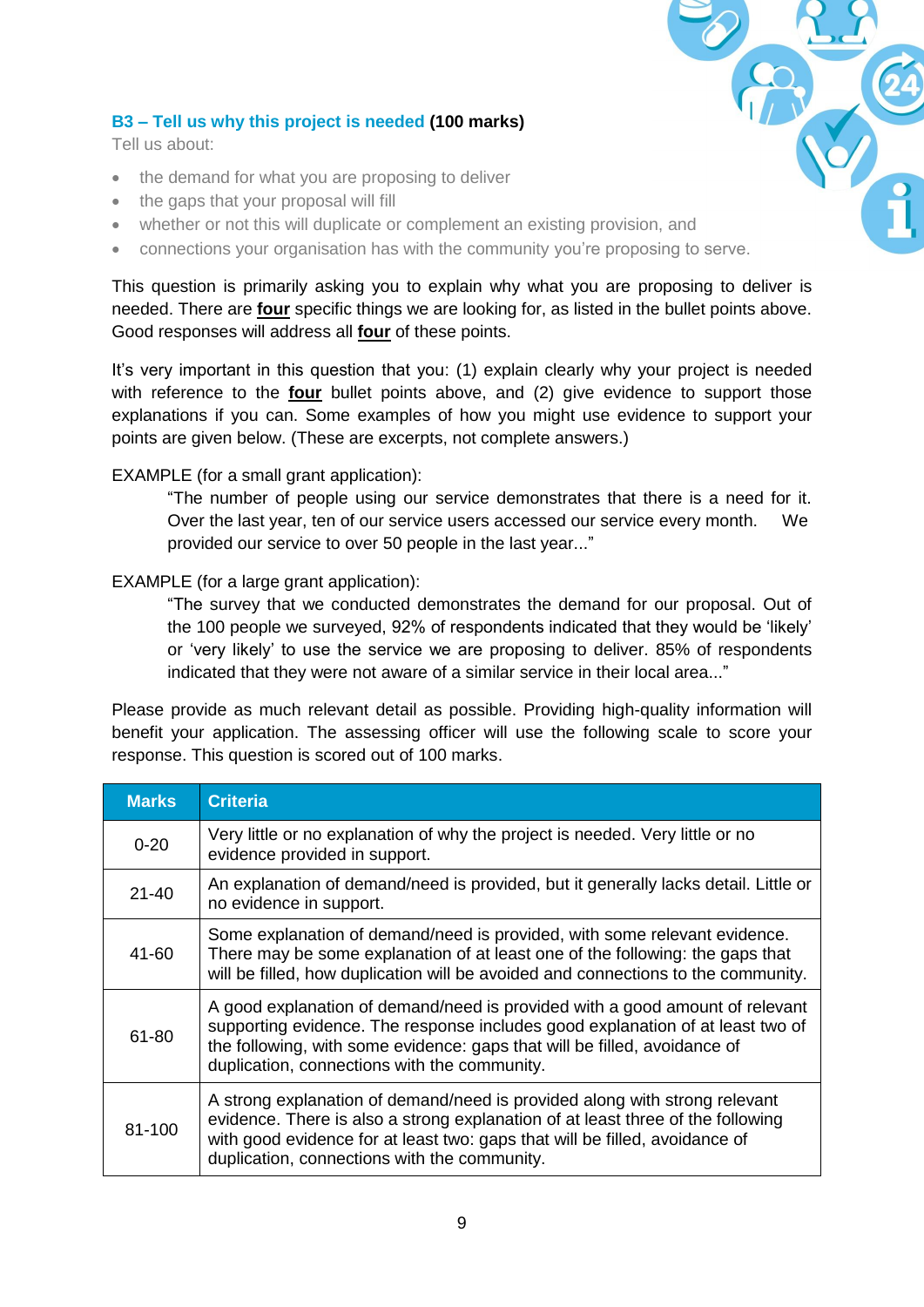## **B4 – Tell us about your commitment to collaborative working for this proposal (40 marks)**

Let us know how you plan to work collaboratively in delivering this proposal. For instance you might tell us about how you plan to increase financial leverage using this grant, share premises or other resources, or work in partnership with other organisations.

If you already work collaboratively in any way, tell us in your answer and give us as much specific detail as you can. If you don't yet work collaboratively, tell us how you plan to in the future. As ever, be as detailed as you can when describing your plans to progress this proposal through future collaborative working.

The assessing officer will use the following scale to score your response. This question is scored out of 40 marks.

| <b>Marks</b> | <b>Criteria</b>                                                                                                               |
|--------------|-------------------------------------------------------------------------------------------------------------------------------|
| $0 - 10$     | No explanation provided, or very little, with no specific details.                                                            |
| $11 - 20$    | Some description of pre-existing collaboration or plans for collaboration with<br>very little in the way of specific details. |
| $21 - 30$    | A good description of pre-existing collaboration or plans for collaboration with<br>some specific details.                    |
| $31 - 40$    | A strong description of pre-existing collaboration or plans for collaboration with<br>plenty of specific details.             |

## **B5 – Tell us what you will deliver and the impact it will have (120 marks)**

You should include information about the number of services/activities planned and state how these contribute to the improved health and wellbeing of service users. Please complete a new row for each activity, adding as many rows as you think are relevant. If you require more space, you can insert extra rows at the bottom of the table.

This question has the most marks available of any question on the application form. It accounts for 30% of your total score. There is no formal word limit for this question, but you should aim to keep your responses roughly within the box sizes provided in most cases.

You should fill out a separate row for each separate activity or service for which your organisation is applying for funding. You must provide details of all activities or services you are applying funding for. Some organisations will only need to fill out one row, others will find that they need to insert more rows into the table because they need more space than the six rows provided. It all depends on the size of your organisation and the number of activities or services that this funding application relates to.

Smaller organisations that only deliver one or a few activities or services will not be disadvantaged by this question because of the way the marks are calculated. All applicants have the same opportunity to gain the full 120 marks, regardless of how many activities or services they deliver. The way that marks are calculated for this question is explained overleaf.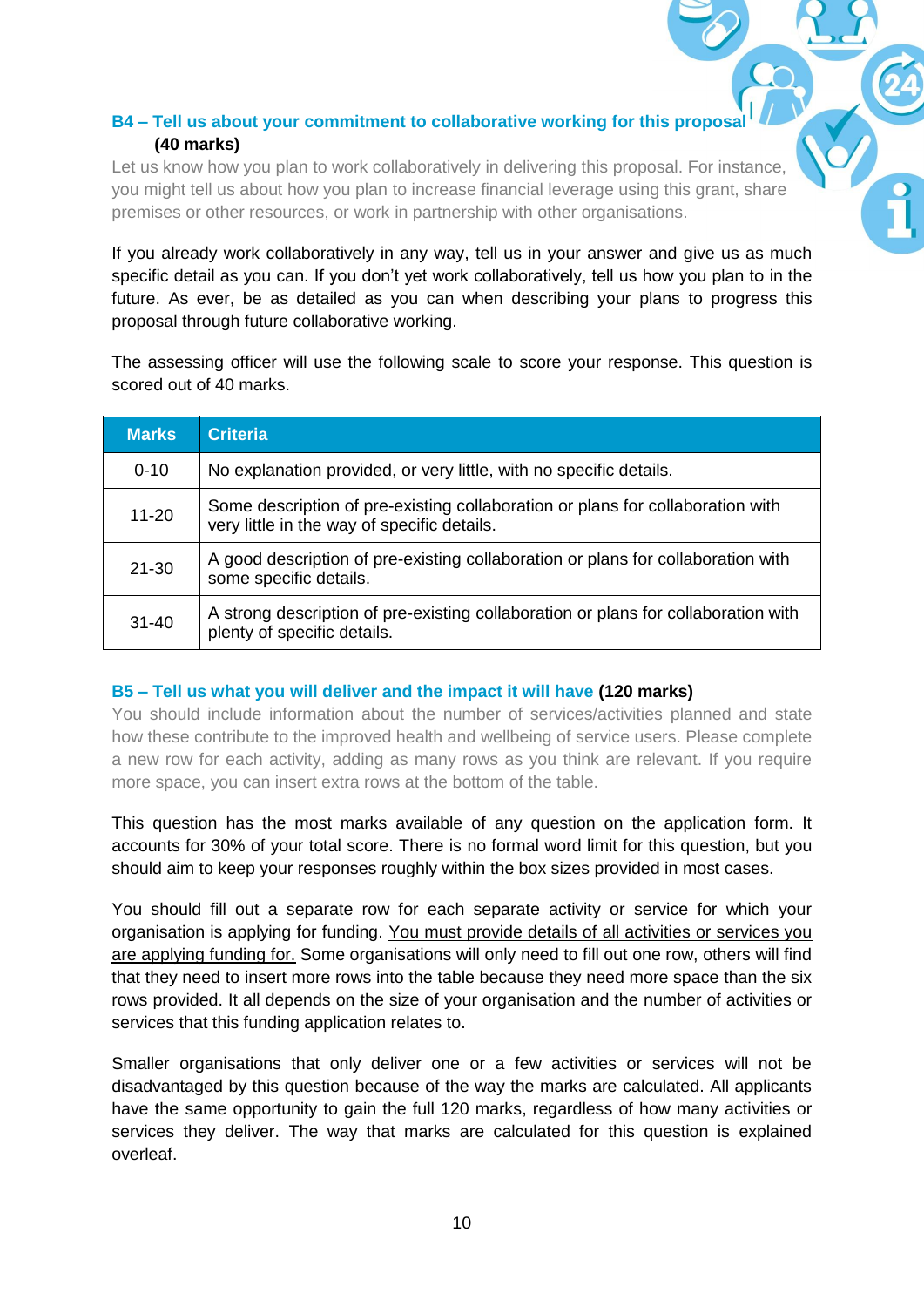Each row that you fill in for this question will be marked out of 120. Any activity that does not address at least one of the seven funding priorities will automatically receive a mark of 0. The overall mark out of 120 for the whole of question B5 is calculated as the mean average of the scores for all the rows you fill in.

The two columns that determine your mark for each row are the 'What will you deliver?' column and the 'What impact will this have...?' column. Here's what we're looking for in each...

#### What will you deliver?

#### Activity volumes and outputs

Tell us the scale of what you're proposing to deliver. How frequently will your activity run? How many people will benefit from your service? Do you deliver your activity or service at one site or at multiple sites?

## What impact will this have on the health and wellbeing of your service users?

Tell us about the impact your activity or service has on your service users' health and wellbeing. You should aim to provide this information in a quantitative way as much as possible. How many service users experienced an improvement in their health and wellbeing? What is this as a percentage?

### **Assessment Score Example**

An applicant has provided the details of four activities or services that they provide. The first of the services listed did not address any of the seven funding priorities, the other three all addressed one or more of the priorities. For the first row, the applicant received a score of zero, due to the inadequate strategic fit. For the next three, the applicant received scores of 98, 101 and 73.

Their final score is the average of their marks for each row, which in this case is  $(0 + 98 + 101 + 73) \div 4 = 68$  marks for B5 overall. The sum was divided by 4 because this was the number of activities assessed.

In this example, the applicant's score was significantly reduced by the first row, which received a score of zero. It is important that all of your proposed activities address at least one of the seven funding priorities, or your score may be substantially reduced, which will in turn reduce the chances of your application being successful.

The assessing officer will use the following scales to score your response. Each of the following two columns is scored out of 60 for each row, so each row is scored out of 120 marks in total.

## **'What will you deliver?' column**

| <b>Marks</b> | <b>Criteria</b>                                                                                             |
|--------------|-------------------------------------------------------------------------------------------------------------|
| $0 - 15$     | Little or no description offered. No<br>quantitative evidence.                                              |
| 16-30        | Some description of the volumes<br>and outputs of the activity, with<br>little or no quantitative evidence. |
| $31 - 45$    | A good description of the volumes<br>and outputs of the activity, with<br>some quantitative evidence.       |
| 46-60        | A strong description of the<br>volumes and outputs of the<br>activity with good quantitative<br>evidence.   |

#### **'What impact will this have...?' column**

| <b>Marks</b> | <b>Criteria</b>                                                      |
|--------------|----------------------------------------------------------------------|
| $0 - 15$     | Little or no evidence of impact on<br>health and wellbeing provided. |
| 16-30        | Some evidence of impact on<br>health and wellbeing provided.         |
| $31 - 45$    | Good evidence of impact on<br>health and wellbeing provided.         |
| 46-60        | Strong evidence of impact on<br>health and wellbeing provided.       |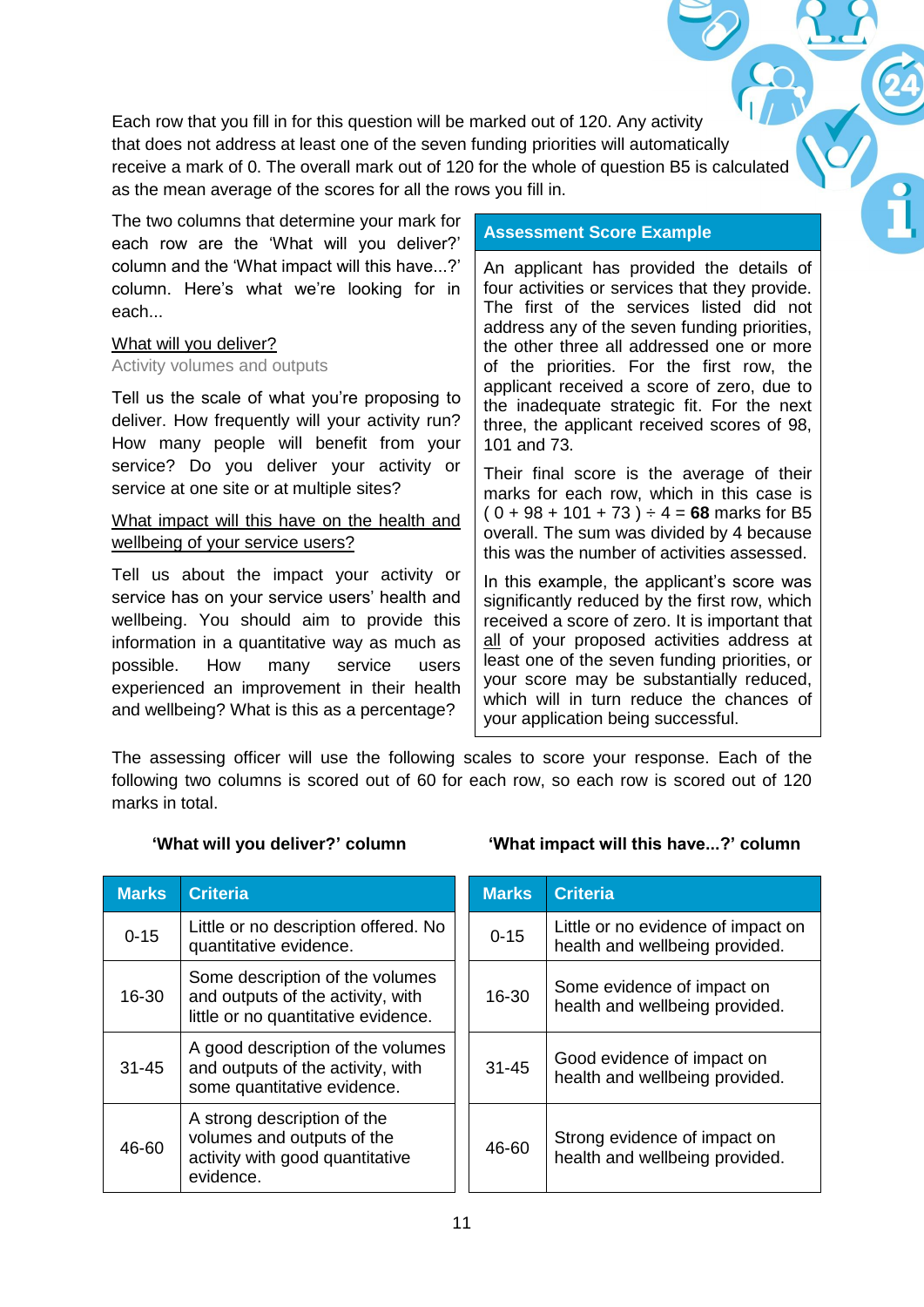## **B6 – How will you successfully deliver this proposal? (100 marks)**

With reference to specific examples, tell us about:

- your organisation/consortium's delivery plan
- your organisation/consortium's suitability to deliver this service
- your org./consortium's current track record in successful delivery and achieving targets
- what you need to make this project work are there any conditions essential to make it a success, and if so, how you will manage any risks and/or dependencies?

This question is asking you to explain everything that makes your organisation capable of successfully delivering your proposal, but we are specifically looking for you to address each of the **four** bullet points listed above. How you should answer this question will depend on whether you are proposing to deliver something that your organisation already delivers or whether you are proposing to deliver a new service or activity that your organisation has not delivered before.

**Proposal for a pre-existing activity/service:** If your organisation already delivers the activity or service in your proposal, we'll be looking for you to show:

- (1) why your organisation is best-placed to provide this activity or service
- (2) that you have a good track record of successfully delivering this in the past,
- (3) that you have a plan for how to continue to deliver this successfully, and
- (4) that you are aware of any risks associated with delivering your proposal and that if there are risks, you have thought about how you can manage them.

**Proposal for a new activity/service:** If your proposal relates to an activity or service that your organisation does not yet deliver, we'll be looking for you to show that:

- (1) what benefits your organisation can bring to delivering this activity or service
- (2) you have a well-considered and detailed plan for how you are going to successfully deliver this activity or service for the first time,
- (3) the plan that you have produced incorporates an awareness of any risks associated with delivering your proposal and includes ways of managing them
- (4) your organisation has a track record of successfully delivering other activities or services, which will preferably be similar in nature.

The assessing officer will use the following scale to score your response. This question is scored out of 100 marks.

| <b>Marks</b> | <b>Criteria</b>                                                                                                                                                                                                                                    |
|--------------|----------------------------------------------------------------------------------------------------------------------------------------------------------------------------------------------------------------------------------------------------|
| $0 - 20$     | Very little or no explanation of how successful delivery will be achieved.                                                                                                                                                                         |
| $21 - 40$    | Some explanation of how successful delivery will be achieved. At least one of<br>the following is addressed: delivery plan, suitability, track record, risk<br>awareness, risk management.                                                         |
| 41-60        | Some explanation of how successful delivery will be achieved. At least two of<br>the following are addressed and at least one is addressed well: delivery plan,<br>suitability, track record, risk awareness, risk management.                     |
| 61-80        | A good explanation of how successful delivery will be achieved. At least three of<br>the following are addressed, and at least two are addressed well: delivery plan,<br>suitability, track record, appreciation of risks, management of risks.    |
| 81-100       | A strong explanation of how successful delivery will be achieved. At least four of<br>the following are addressed, and at least three are addressed well: delivery<br>plan, suitability, track record, appreciation of risks, management of risks. |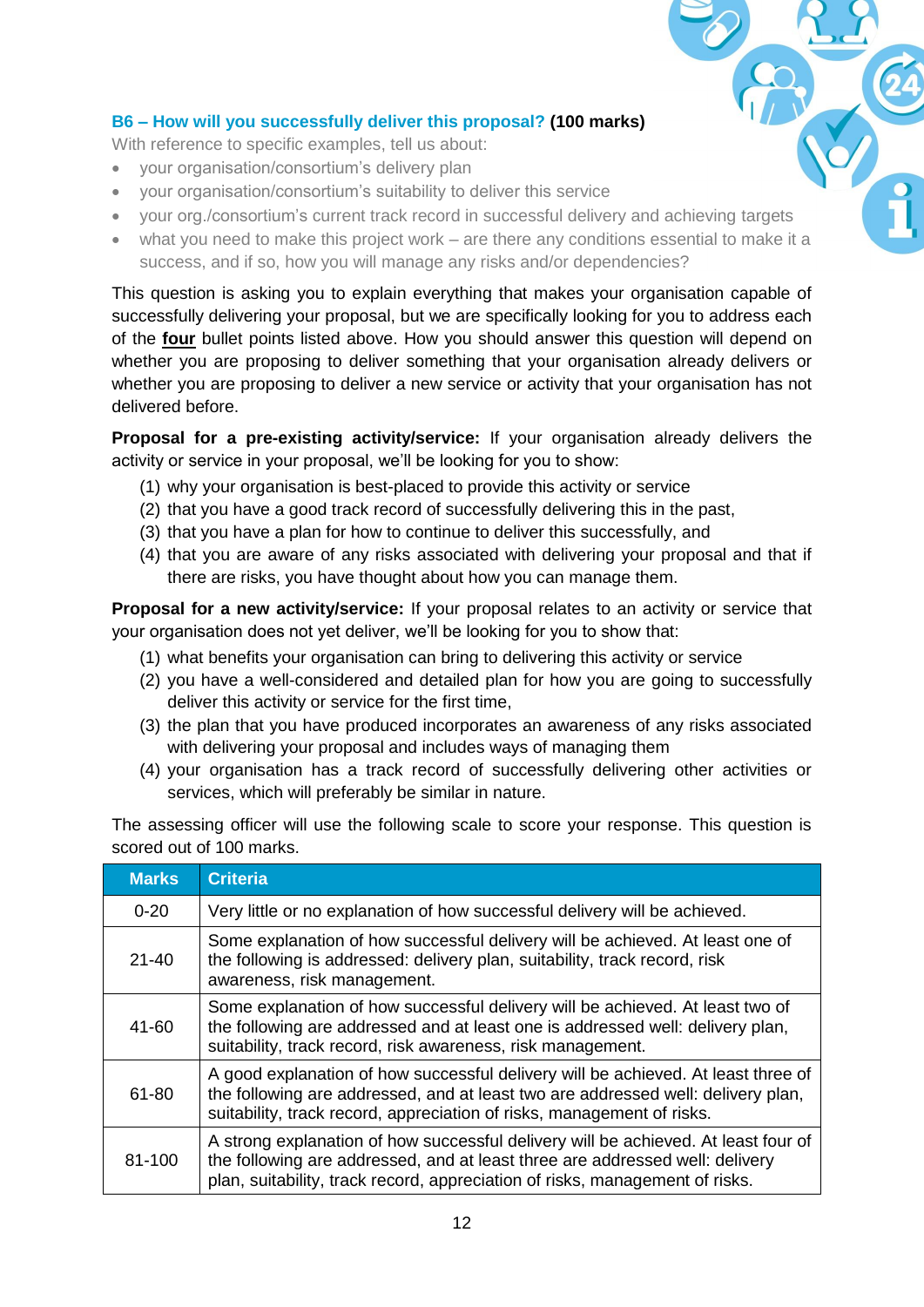# **Step-by-Step Guidance: Part C – Your Costs**

If you are only applying for a one-year grant, just fill out the first column in each table. If you are applying for a two- or three-year grant, please fill out the second and/or third columns, as appropriate. You can insert new rows into the table if you need to.

## **C1 – How much are you applying for each year in total?**

Tell us how much money you are requesting each year. If you are applying for a three-year grant, fill out all three columns. If you are applying for a one- or two- year grant, you should just fill out one or two columns, as appropriate, and write N/A in the others.

The amount of funding you request must be fully costed in question C2. Your response to C1 should match exactly the row called 'Total grant applied for' at the very bottom of C3.

## **C2 – How is this broken down?**

This is your 'costing', where you detail the costs your organisation will incur in delivering the proposal that you are requesting a grant to cover.

**Staffing costs:** In this first table, you should list any staffing costs that your organisation will incur as a result of delivering this proposal. If you have a larger number of staffing costs, try to combine costs into categories (e.g. 'Administrators'). In general, fill out a new row for each different staff member or, if you are categorising, each different type of staffing cost.

In the 'Staff Cost' column, you should provide the total cost of the member of staff or category of staff members listed for this proposal.

In the '% of staff cost to be funded by grant' column, you should indicate what percentage of the total staff cost you are requesting to be covered by this grant. The percentage must be representative of the amount of time the staff member(s) spend doing work that is related to the delivery of this proposal.

In the columns under each year, you should provide the amount of the staff cost that you are requesting be funded by this grant in each year. This must be consistent with the percentage you have provided. If you are not applying for a three-year grant, write N/A where applicable.

Example: An organisation applies for a grant to fund an activity or service that it provides, and an employee spends 10 salaried hours per week working to deliver that activity or service. We will fund 10 hours' pay per week for that employee but we will not, for instance, fund that employee's entire full-time salary.

Once you have finished filling out the table with as many rows as you require, you should complete the 'Total Costs' row at the bottom. Simply add up the all of the costs you have listed under each column and type this into the total row.

**Non-Staffing Costs:** In this second table, you should list any non-staffing costs that your organisation will incur as a result of delivering this proposal. You should try to categorise costs in a way that still gives the assessing officer a good idea of what the money is being requested for whilst avoiding excessive detail.

Once you have finished filling out the table with as many rows as you require, you should complete the 'Total Costs' row at the bottom. Simply add up the all of the costs you have listed under each column and type this into the total row.

**Inserting more rows:** You may need to insert further rows into the tables in this question. To do so, right click on the row *above* the 'Total Costs' row, click on 'Insert' in the menu that appears, then click on 'Insert Rows Below'.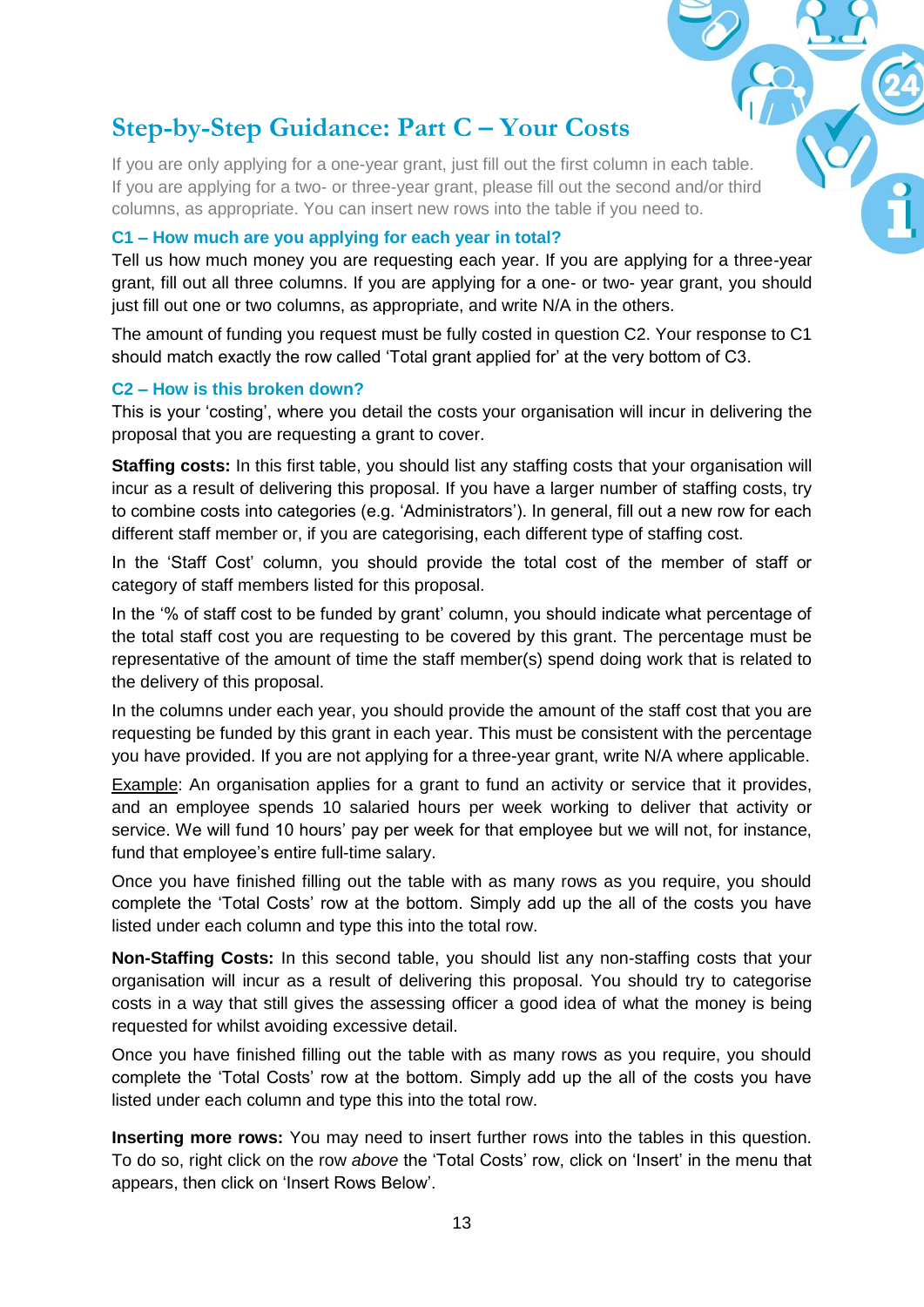#### **C3 – Summary of Grant Request**

This question requires you to summarise the total amount of grant you are requesting for each year based on your response to question C2.

**In the first row**, you should insert your total staffing costs for this proposal plus your total non-staffing costs for this proposal for each year (from the 'Total Costs' rows in the two tables in question C2).

**In the second row**, you should insert any other contributions or funding that your organisation is in receipt of for this proposal and provide details of where it is coming from and any special conditions that apply in the row immediately below.

**In the last row**, you should calculate the total amount of grant you are requesting, which must match C1. Your response here for each year should be equal to the total cost of your proposal – any other contributions / sources of funding.

#### **C4 – Total organisation income and expenditure**

This question requires you to summarise your organisation's financial situation. Note that the first column of the table requests information on the **current year**, i.e. the year ending 31<sup>st</sup> March 2018. The next three columns request information on years 1, 2 and 3 of the grant period, as in questions C1, C2 and C3. The figures you give in these three columns will be projections. Any information you provide should match the accounts that you submit.

#### **C5 – Total organisation reserves/deficit**

Please confirm the total value of reserves/deficit held by your organisation as at 31<sup>st</sup> March 2018.

This question requires you to provide more details about your organisation's financial position for the **current year**, i.e. the year ending 31<sup>st</sup> March 2018. Please confirm the total value of reserves held by your organisation as at 31<sup>st</sup> March 2018 and enter this in the 2017/18 column. Reserves should be split into the type of reserves described in the table below. We need to know the levels and purpose of any reserves held by your organisation, so please use the comments box on the application form to explain this to us.

**Reserves:** The EIJB needs to be aware of the levels and purpose of any reserves held by your organisation. You will get this from your latest accounts. Please note that the EIJB does not anticipate any of its grant funds to be allocated towards the accrual of reserves.

| <b>Type</b>                                    | <b>Explanation</b>                                                                                                                                                                                                                                                                                                                   |
|------------------------------------------------|--------------------------------------------------------------------------------------------------------------------------------------------------------------------------------------------------------------------------------------------------------------------------------------------------------------------------------------|
| <b>Designated Reserve</b>                      | Transfer of income to a specific account over a period of time for<br>use on a specific project in the future (savings for a building<br>improvement, new equipment, etc.).                                                                                                                                                          |
| <b>Restricted Funds</b>                        | These are accumulated balances in relation to income and<br>expenditure, which have been given for a specific purpose.                                                                                                                                                                                                               |
| General Reserve /<br><b>Unrestricted Funds</b> | This is sometimes referred to as 'accumulated surplus'. This<br>represents the surplus and deficits built up over time from the main<br>activities of the organisation. It is unlikely to be equal to the<br>cash/bank figure but will represent the net assets, cash,<br>debtors/creditors and reserves levels of the organisation. |

#### **Any awards made by the EIJB must be held as restricted funds.**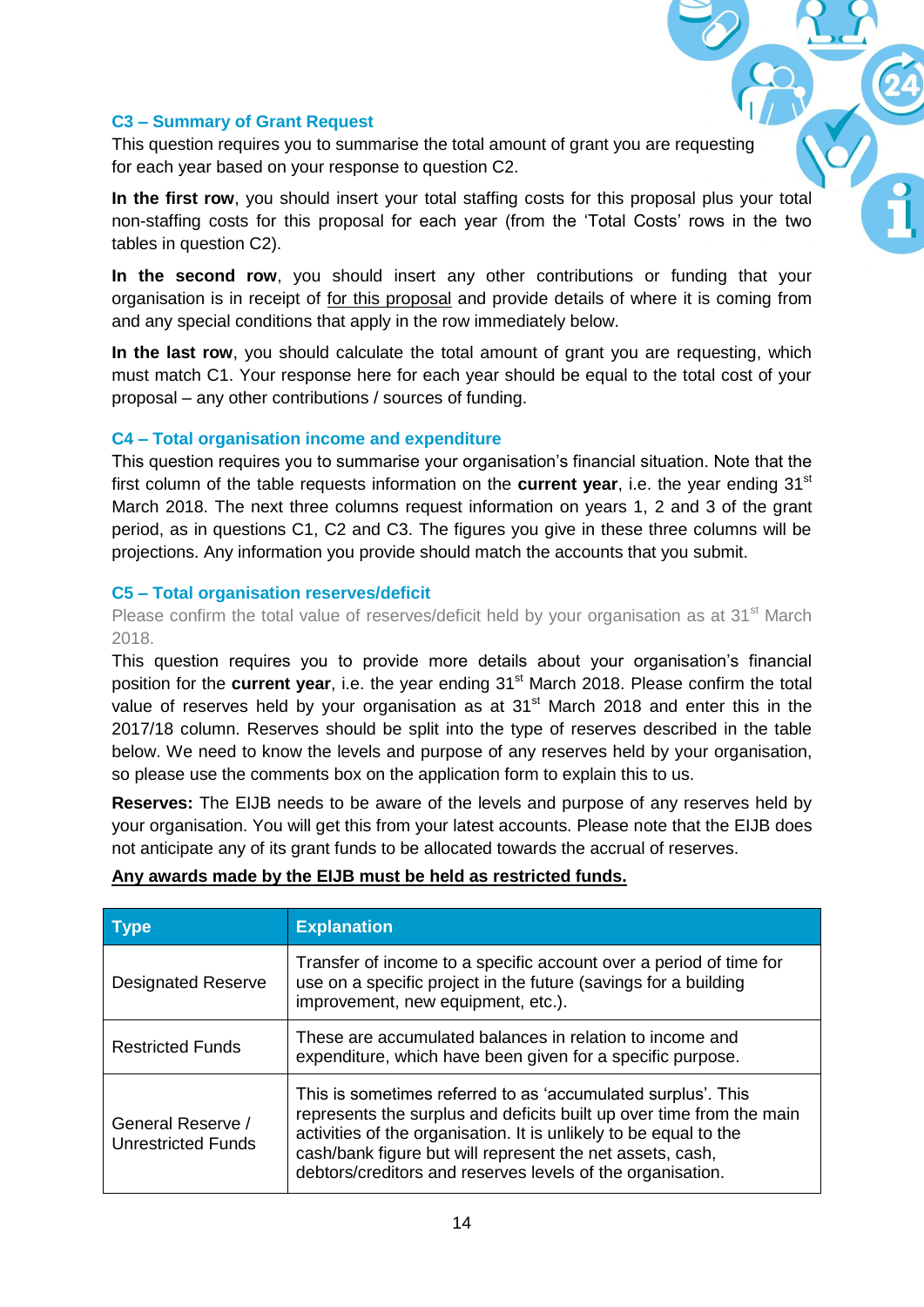## **C6 – Will the successful delivery of your proposal enable the EIJB to make a cash saving elsewhere in the system?** If yes, please provide details.

### **If you answered 'No':** Move on to Part D.

**If you answered 'Yes':** Please give details of the service and a breakdown of the financial saving the successful delivery of your proposal will allow the EIJB to make elsewhere in the system. In this response, we are looking for the specific service details you are offering to undertake on behalf of the EIJB and the specific financial cost this will release for the EIJB as a saving.

### **Submitting Accounts**

Remember that you must submit your organisation's accounts with this application form.

If you are a registered charity, the accounts you should send must include all of the component parts as submitted to the Office of the Scottish Charity Regulator (OSCR). This includes the Trustees' Annual Report and an Independent Examination or Audit Report.

If you are not a registered charity, you must provide accounts or a financial statement with all the relevant detail that has been checked and signed by an independent person. The independent signatory should not have any affiliation, official or otherwise, to your organisation, and they should write the sentence, "I certify that to the best of my knowledge that this document is an accurate representation of the financial status of this organisation." on the accounts or financial statement that you provide. They should then leave their signature and the date below that sentence.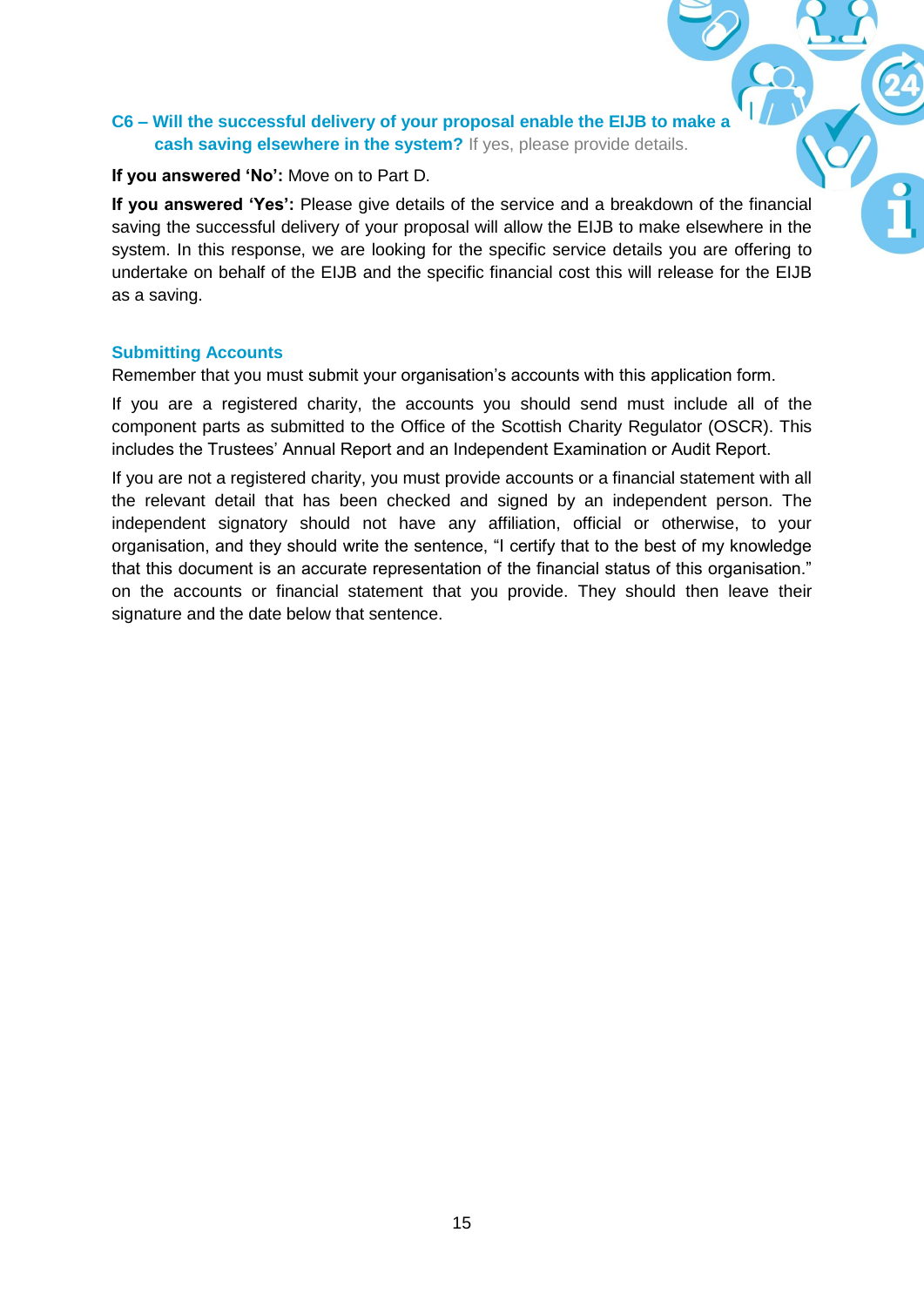# **Step-by-Step Guidance: Part D – Service User Profile**

In this section, you are asked to provide details about who would benefit from the successful delivery of your proposal.

#### **D1 – In which locality will you be delivering services?**

Please tick all that apply.

If you provide a citywide service, please tick the citywide box and leave all others blank.

You should tick all of the areas where you are proposing to deliver your activity or service. If you provide a service that is citywide, you should instead tick the citywide box and leave the four tables around the compass blank.

#### **D2 – Which group(s) of citizens will be specifically targeted by your proposal?**

Please tick all that apply.

You should tick all categories that apply, but be aware that the question is asking which groups of citizens will be specifically targeted. For instance, if your proposed service happened to benefit a number unpaid carers, but the service does not serve needs that are particular to unpaid carers, then you should **not** tick the 'People who are unpaid carers' box.

Similarly, if you run a day service for people aged over 75 that happens to be attended by both men and women, you should **not** tick 'Men' and 'Women' in the table, because your service is not targeted in a gender-specific way, although you **should** tick 'People aged over 75', because you are specifically targeting the needs of that group. However, if a part of the grant you were applying for was going to be used to fund a women only group for over 75s, then you should tick 'Women' in this question.